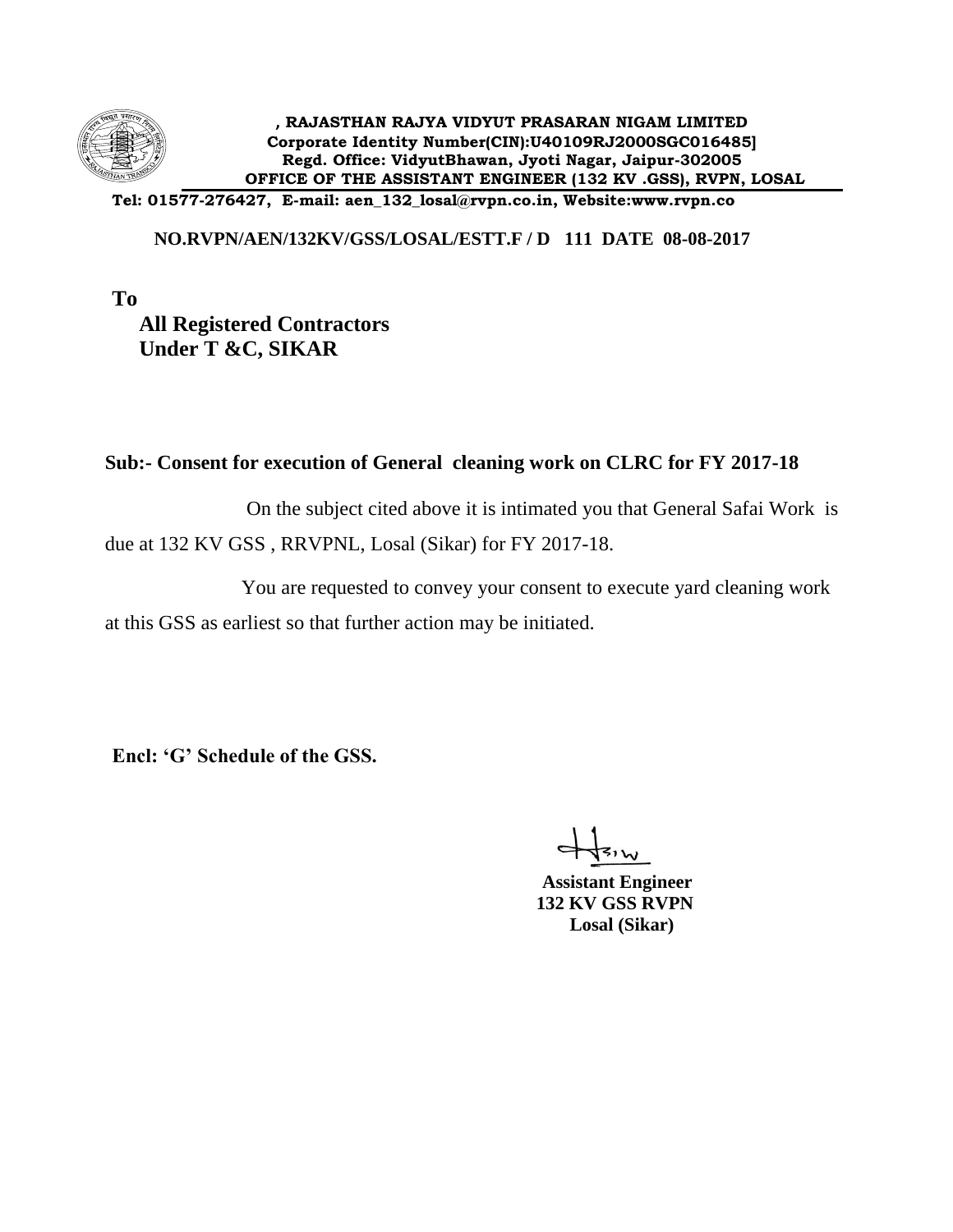## **'G' SCHEDULE**

## **Name of Work:** General Safai Work in the following Area of 132 KV GSS, LOSAL

**Name of Office:** Assistant Engineer, 132 KV GSS, RRVPN Ltd., LOSAL

| S.<br>No. | <b>Description of Work</b>                                                                                                                                                                                                                                                                                                                                                                                                                                                       | <b>Frequency</b><br>of work | <b>Approx</b><br><b>Area</b>          | Rate                                          | <b>Amount</b><br>(For FY 2012-<br>13) |
|-----------|----------------------------------------------------------------------------------------------------------------------------------------------------------------------------------------------------------------------------------------------------------------------------------------------------------------------------------------------------------------------------------------------------------------------------------------------------------------------------------|-----------------------------|---------------------------------------|-----------------------------------------------|---------------------------------------|
| 1.        | General Safai Works Sweeping of the<br>road inside the Yard, Inspection path,<br>Trench cover , foundation etc. Disposal of<br>garbage so collected at a place outside<br>GSS as fixed by officer in Charge. Broom<br>stick and other items as required has to be<br>arranged by the contractor                                                                                                                                                                                  | <b>Weekly</b><br>(09 weeks) | 2041 Sq.<br><b>Meter</b>              | <b>Rs. 4.00</b><br>per 100<br>Sq.Meter        | 734.76                                |
| 2.        | General Safai Works Cleaning of the roof<br>of Control room, Rest house and other<br>office in the premises including the<br>cleaning of rain water drainage pipes.<br>Disposal of garbage so collected at a place<br>outside GSS as fixed by officer in Charge.<br>Broom stick and other items as required<br>has to be arranged by the contractor                                                                                                                              | <b>Monthly</b><br>(2 month) | 336 Sq.<br><b>Meter</b>               | <b>Rs. 3.60</b><br>per 100<br><b>Sq.Meter</b> | 24.192                                |
| 3.        | General Safai Works Cleaning of cable<br>trenches after removing the Trench covers<br>and Disposal of garbage so collected at a<br>place outside GSS as fixed by officer in<br>Charge. also to place the trench cover<br>again in a proper manner after adjusting<br>cables. Broom stick and other items as<br>required has to be arranged by the<br>contractor.                                                                                                                 |                             |                                       |                                               |                                       |
|           | (a) Upto 0.6 meter depth                                                                                                                                                                                                                                                                                                                                                                                                                                                         | One time                    | 112<br><b>Running</b><br><b>Meter</b> | <b>Rs. 2.90</b><br>Per<br>Run.M               | 324.8                                 |
|           | $(b)$ . from 0.6 to 1.2 meter depth                                                                                                                                                                                                                                                                                                                                                                                                                                              | One time                    | 292<br><b>Running</b><br><b>Meter</b> | <b>Rs. 4.50</b><br>Per<br>Run.M               | 1314.00                               |
| 4.        | General Safai Works, Sweeping with<br>broomstick and mopping of floor with<br>Phenyl of office premises of GSS, Control<br>room, Verandah, Staircase, PLCC room,<br>Battery room, Rest room etc.<br>Note:-<br>1. Broomstick, mopper, Duster etc.<br>required are to be arranged by the<br>contractor only.<br>2. Other cleaning agents like phenyl,<br>phenyl Balls, chemicals etc. shall be<br>arranged by RVPN.<br>3. The payments shall be made on the<br>basis of floor area | <b>Daily</b><br>61day       | 317<br>Sq.Meter                       | <b>Rs. 19</b><br>per 100<br><b>Sq.Meter</b>   | 3674.03                               |